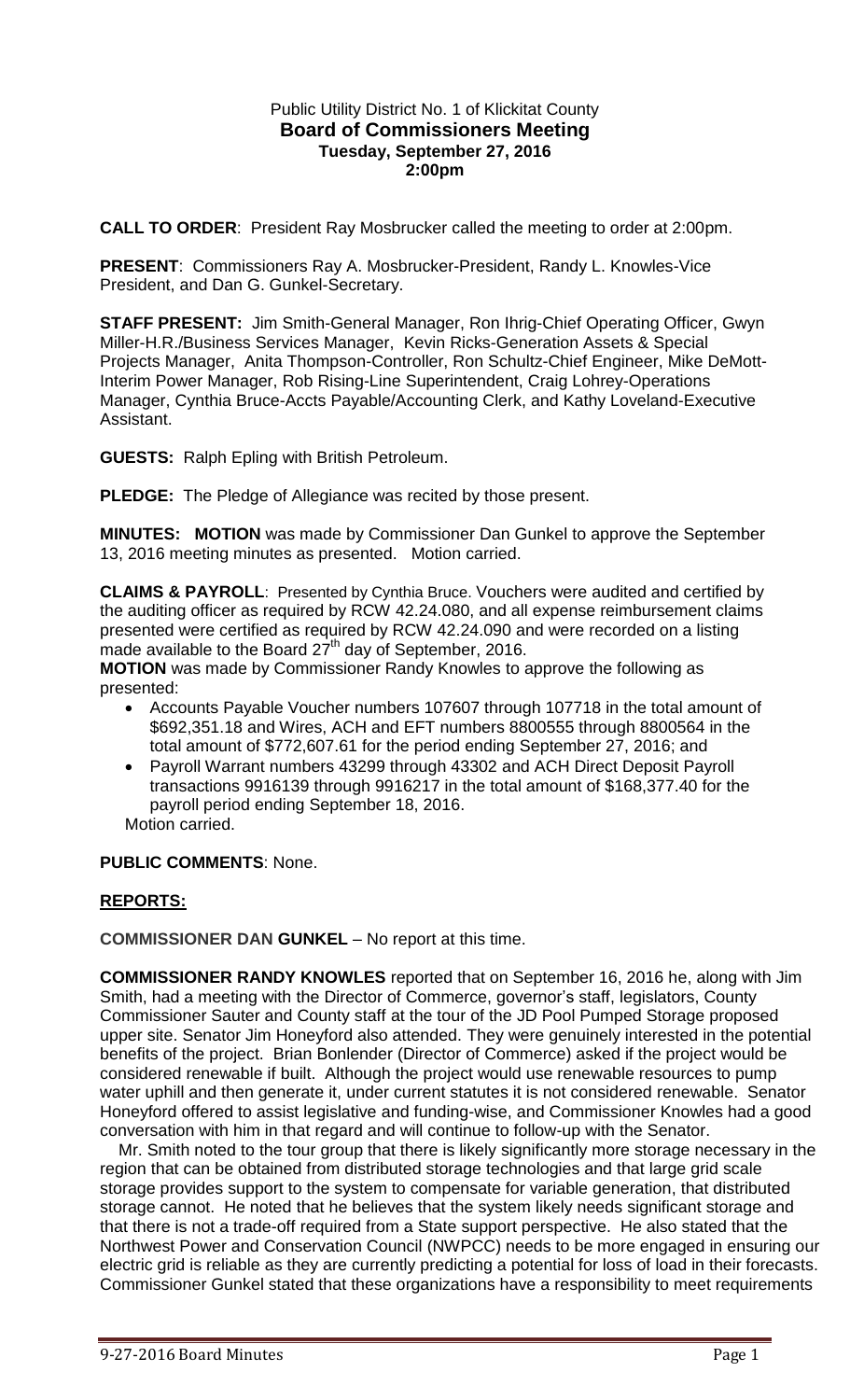according to law, and they need to deal with it and come up with solution to the impacts of variable generation.

 Commissioner Knowles and staff have had some good conversations with Nate Sandvig of National Grid regarding the pumped storage project. National Grid is considering bringing a proposal to the next Board meeting for discussion as they are very interested in completing due diligence work and potentially moving the project forward. However we need to be cautious in how we fashion any agreements if we decide to move in that direction and make sure we don't disadvantage anyone with the FERC licensing process. We may not want an agreement with National Grid, but instead allow them to do some studies at their own cost. Commissioner Knowles and Mosbrucker have also inquired about accessing some state clean energy renewable funds, so staff should keep that in mind during future discussions.

**COMMISSIONER RAY MOSBRUCKER** reported that he attended a meeting this morning with the State Auditors along with Jim Smith, Anita Thompson and Ron Ihrig on the beginning our 2015 state accountability audit and on the exit conference for the single point audit of the USDA Grant/Loan for the Bickleton Water Project. Mr. Smith commented that the audit went well due to the great work on the part of our accounting department and Ron Ihrig's management of the project. The auditors will be onsite September 26-30. Commissioner Mosbrucker commented that the Washington PUD Association staff was extremely pleased with how their bi-annual Association meeting went, and thanked staff involved with supporting he event, which was held at the PUD offices in Goldendale.

### **GENERAL MANAGER –** The complete report can be found at:

[htp://www.klickitatpud.com/topicalMenu/commissioners/GM\\_Reports.aspx](http://www.klickitatpud.com/topicalMenu/commissioners/GM_Reports.aspx)

In addition to the written report, the following information was presented to the Board:

- (1) Quarterly joint sessions with the Klickitat County Commissioners Mr. Smith asked the Board for their thoughts on what the future joint sessions should entail. He is willing to continue with his regular business updates with the County Commissioners if needed, however the intent of the meetings between the Commissioners was to establish and maintain open dialogue between the County and the PUD. He suggested that these meetings be facilitated by the Commissioners. Commissioner Mosbrucker volunteered to have this discussion with the County Commissioners and see how they wish to move forward.
- (2) Annual Employee Meeting Mr. Smith reminded the commissioners of the October 10, 2016 annual meeting, and that he would like them to participate in an open forum discussion with employees, as in the last couple of years.
- (3) PPC Executive Committee Elections Mr. Smith asked for Board support in nominating him for re-election.

**MOTION** was made by Commissioner Randy Knowles to nominate Jim Smith for re-election to the Public Power Council's Executive Committee for another two-year term. Motion carried. President Mosbrucker will send a letter to PPC in this regard.

(4) Water Rights Agreement – Mr. Smith announced that the agreements have been signed.

The report was accepted as presented.

**POWER MANAGEMENT** – Mike DeMott presented the monthly Power Management Department report for the month of August, 2016 which included slides on: Northwest Day Ahead Power Prices, 2016-17 Mid C Power Prices, Mid-C Forward Power Prices, Forward Henry Hub Natural Gas, Forward Weather Outlook, White Creek Wind August Generation Sold & Total Load, August Physical Position Review, August and 2016 YTD Swap Outcome, BPA Tier 2 Election, and 2017 LFG Output. In regard to an increase in load during the month, Commissioner Knowles asked if we know where the extra load was coming from. Staff noted that it was due in part, to irrigation. Mike asked for Board direction on the BPA Tier 2 election due the end of September. Following discussion, it was the consensus of the Board to notify BPA that the District hereby elects to not take Tier 2, but instead try to procure resources from another entity. The report was accepted as presented.

**ACCOUNTING** – Anita Thompson presented the August 2016 Financial Report, which included statements of Revenue and Expenses with a 2016 year-end forecast, as well as a Statement of Cash Flow. Anita also noted that she would be reclassifying power generation expenses to the capital budget in regard to McNary.

The report was accepted as presented.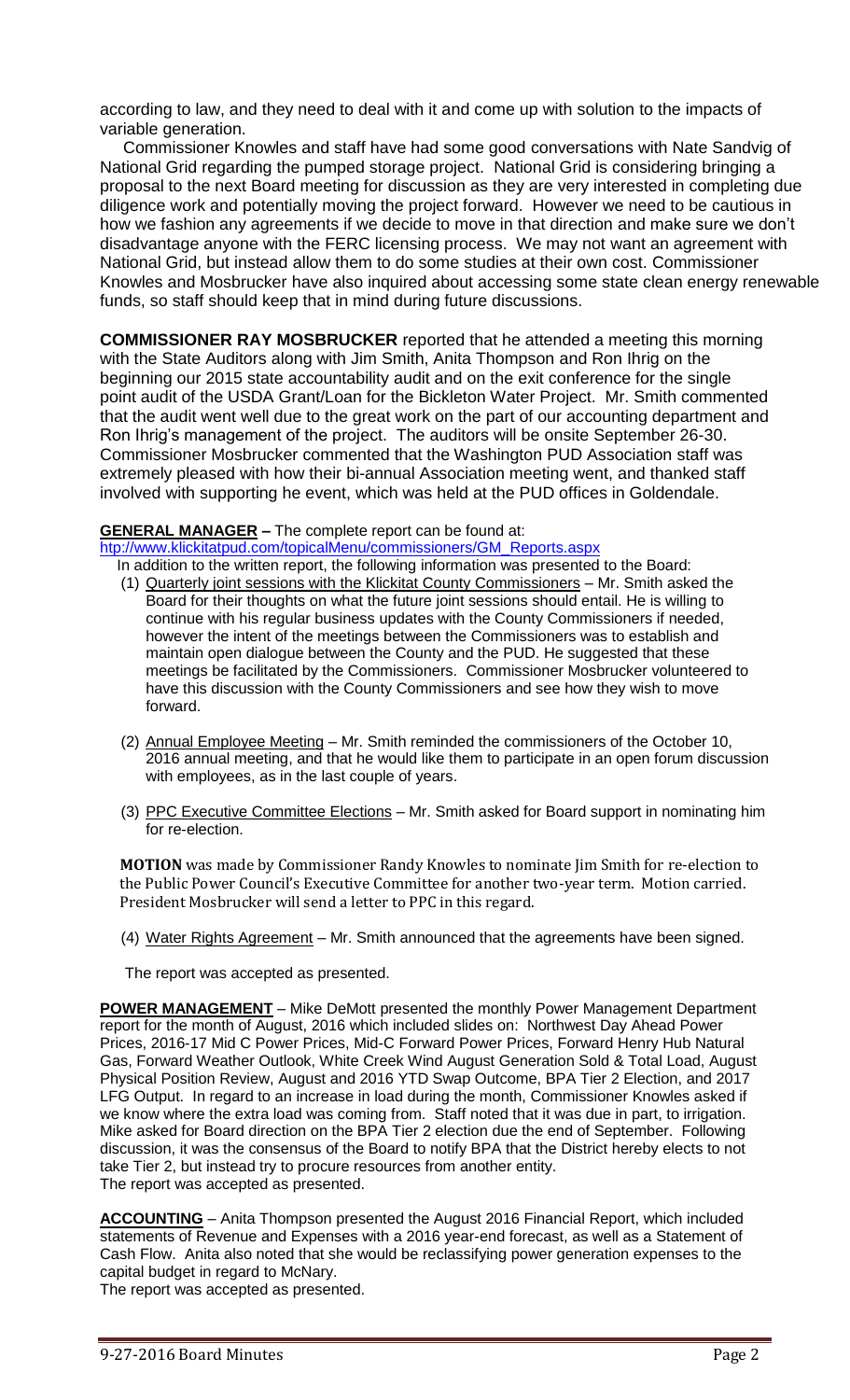**OPERATIONS DIVISION** -- Ron Ihrig reviewed the operations division monthly report for August, 2016 noting that the department is meeting their reliability goal at this time. The new Operations Manager, Craig Lohrey, was introduced.

 Rob Rising presented a summary to the Commissioners on the District's tree trimming program, and provided some statistics on the amount and type of work being done by our internal Tree Crew vs. an outside contractor.

 Rob noted that some of the volume of work and obligation could be reduced, if we are willing to put some of the burden back on the customers in maintaining their own trees and dealing with secondaries. We are currently dealing with many trees on the District's dime.

 Commissioner Gunkel stated that this is probably an ongoing discussion; but customers have the responsibility of not impeding our right of way or be held accountable. However, as a service

organization, we need to carefully consider the implications of how we move forward with this. In closing, Rob stated that the PUD Tree Crew puts on a good face for the utility and they represent us well.

# **AGENDA ITEMS:**

- A. Walkley Scholarship Drawing Three names of high school seniors who are eligible for the Walkley scholarship drawing were presented to the Board for a drawing; they were: Ellisa Evans, Nadia Smith, and Makayla Walter. Following the drawing, **MOTION** was made by Commissioner Dan Gunkel to submit the name of Makayla Walter to the Washington PUD Association to serve as Klickitat PUD's nominee for the annual \$1,000 Walkley Scholarship. Motion carried.
- B. Professional Services **MOTION** was made by Commissioner Dan Gunkel to authorize the addition of Power Engineers to Klickitat PUD's Professional Services consultant listing for the 2016 period. Motion carried.
- C. Pre-Qualification of Contractors **MOTION** was made by Commissioner Dan Gunkel to authorize the addition of the following contractors to Klickitat PUD's Small Works Roster for the 2016 period:
	- o ACF West Construction Company of Portland, Oregon
	- o Hale Construction NW of Hood River, Oregon
	- o Eddie Murray Enterprises of Glenwood, Washington
	- o OCD Automation of Estacada, Oregon

Motion carried.

- D. Resolution No. 1719 **MOTION** was made by Commissioner Dan Gunkel to adopt Resolution No. 1719, thereby authorizing the issuance of a business credit card for the new Operations Manager, Craig Lohrey, to be used for District business transactions only. Motion carried.
- E. Policy Bulletins 18 & 19 **MOTION** was made by Commissioner Dan Gunkel to approve revisions to Policy Bulletins No. 18 "Customer Service Policy-Water" and No. 19 "Customer Service Policy-Wastewater" as recommended by staff. Motion carried 2 to 1, with Commissioner Mosbrucker opposing. WHY?...
- F. Resolution No. 1720 **MOTION** was made by Commissioner Randy Knowles to adopt Resolution No. 1720, thereby approving the Low Income Elderly Discount Program for the December 2016 through May 2017 period, with a budget target of \$50-51,000 with an increase in yearly income levels to try to capture additional low income elderly customers for the program. Motion carried.
- G. 3:30pm Ralph Epling with British Petroleum (BP) was present to discuss Renewable Natural Gas (RNG) options with the Board, and provide some background information on BP. He has been talking with PUD staff on the potential for them to be an off-taker if the PUD produces RNG and staff wanted to present these discussions to the Board. BP has been involved with PUD for about two years and this is the first time BP has been willing to address our requirements over financial security.

 Mr. Epling talked about a proposal that contained a fixed price component that would provide cash flows to support the necessary capital for the PUD to build an RNG facility, with BP providing a financial security to satisfy the PUD's need to ensure that the project was paid for without regulatory risk. Their proposal would involve the PUD building the facility and BP providing the off-take contract with sufficient financial security that the PUD is assured we receive payment if we deliver